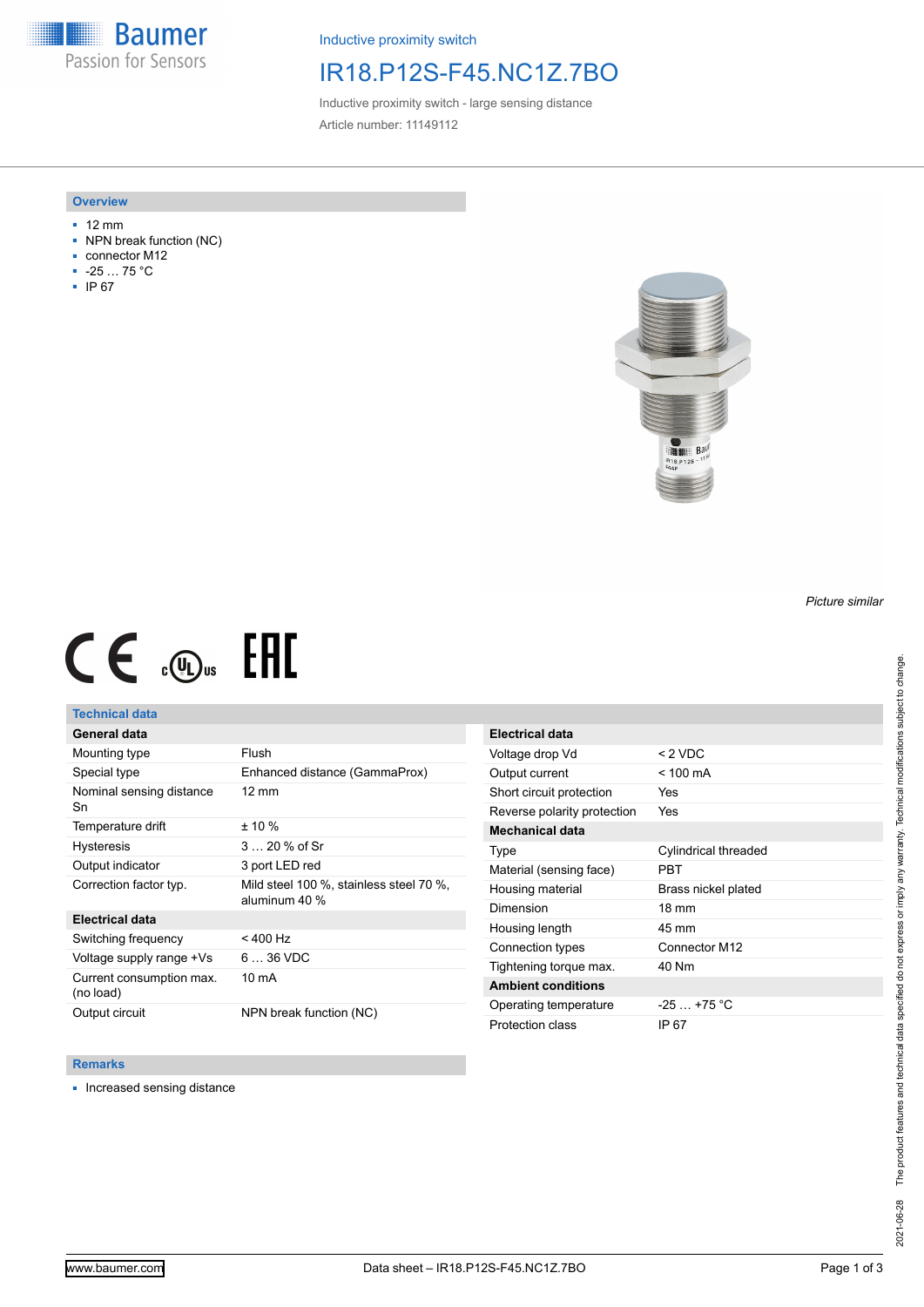

Inductive proximity switch

# IR18.P12S-F45.NC1Z.7BO

Inductive proximity switch - large sensing distance Article number: 11149112

**Dimension drawing**





**Correction factors for different mounting situation (approx.)**



| Mounting material | Correction factor |
|-------------------|-------------------|
| Mild steel        | $100 \%$          |
| Stainless steel   | $100 \%$          |
| Aluminum          | $100 \%$          |



| Mounting material | Correction factor |
|-------------------|-------------------|
| Mild steel        | $105 \%$          |
| Stainless steel   | $95\%$            |
| Aluminum          | 95%               |



| Mounting material | Correction factor |
|-------------------|-------------------|
| Mild steel        | not possible      |
| Stainless steel   | $110\%$           |
| Aluminum          | 65%               |